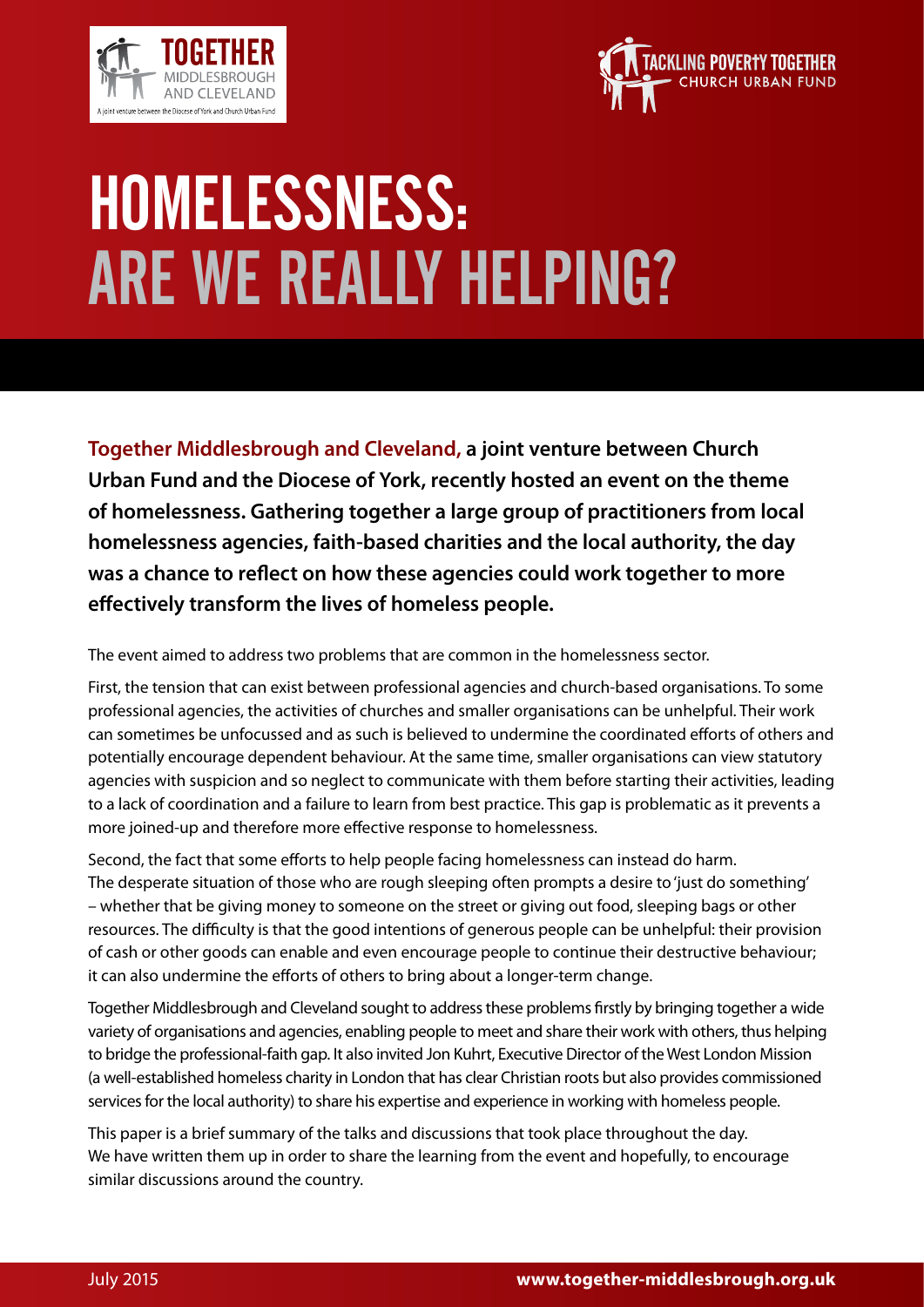



### Complex causes of **HOMELESSNESS**

People who are homeless are often caught in a web of poverty, said Jon Kuhrt. This web has three distinct elements.

**Poverty of resources** – a lack of resources, such as income, housing, skills, qualifications or health, that is sufficient to meet their basic needs.

**Poverty of relationships** – a lack of strong and supportive relationships that results in loneliness and isolation. In 2007, a St Mungo's report found that relationship breakdown was the biggest single cause of homelessness.

**Poverty of identity** – when people lack a strong sense of self-worth and a belief in their own ability to respond to challenges, leading to low self-esteem, a lack of resilience and aspiration, poor mental health and even drug and alcohol misuse.<sup>1</sup>

Recognising these different aspects of poverty helps us to see why homelessness requires more than simply a material response. Giving money to someone who is begging does not help because the problems they face are far deeper than a lack of money; similarly, giving a flat to a homeless person does not always solve their problems. Their material problem may have been temporarily solved, but so often this falls apart because there are other issues that are not being addressed.

We need to remember that home-lessness is far more than simply house-lessness. Houses are a material need – we need somewhere warm, dry and safe to live – but homes are far more than that. Homes are places of relationship and identity. Helping people to develop a sense of self-worth and build strong, supportive relationships is a key part of effectively responding to homelessness.





**1** Church Urban Fund also talks about these three aspects of poverty in our Web of Poverty paper (2014)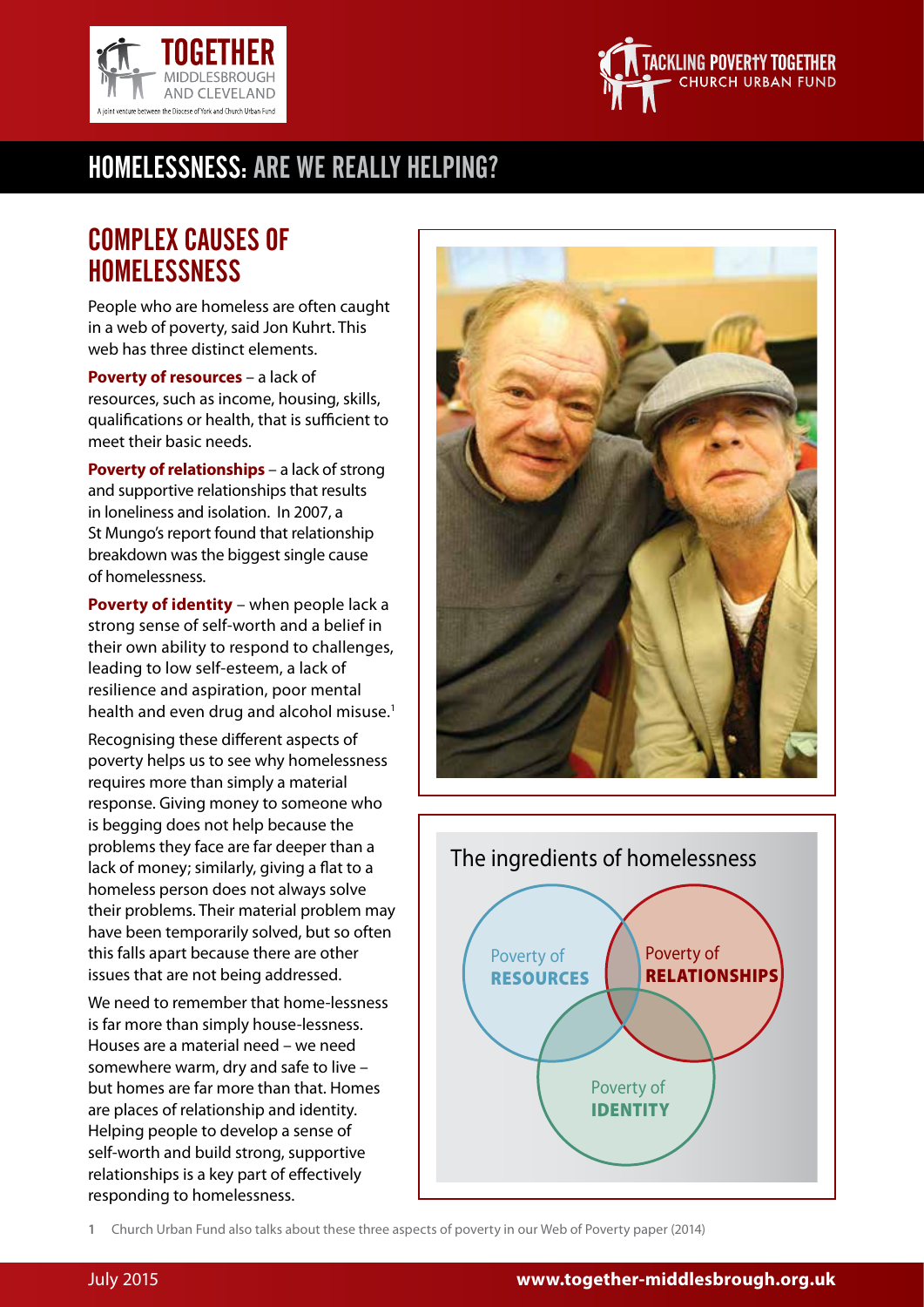



#### The contribution of faith communities to responses to homelessness

#### **The Rt. Reverent Mark Bryant, Bishop of Jarrow**

Our responses to homeless people, and to others in need, depends on how we see the world and one of the things that faith communities are about is helping us to see the world in a new way.

Faith communities say to us that nobody matters more or less than anybody else. Every member of the human race is somebody like me. There is nobody who is of less importance or less worth than I am.

Faith communities also teach us that when there is a problem it starts with me, I am the one who needs to change. It's easy to blame others, but faith says to us that the first bit of change I need to be concerned about is the change that takes place in me, and how I see the world.

Why do we find this so difficult? Some of us are brought up understanding that we are different from other people and that's probably code for being better than other people. This makes it difficult for us to put ourselves in other's shoes.

However, the more we can put our feet into the shoes of others, the more we discover our lives are enriched and the human family is a richer place.

St Vincent de Paul said 'The poor have much to teach us, as we have much to learn from them.' When we engage with people who are different from us we need to have a relationship of listening and learning. We need to get away from the idea that the poor are people to whom we do stuff. We have to become people who listen.

Faith communities are not necessarily doing work that is better than others' work. However, what they bring to the table is an ability and desire to look on each person as an individual with dignity. In a world which sometimes feels like it's all about tick boxes and targets, we're saying there is another way to engage with human beings, to build relationships with them. This is deeply valuable.

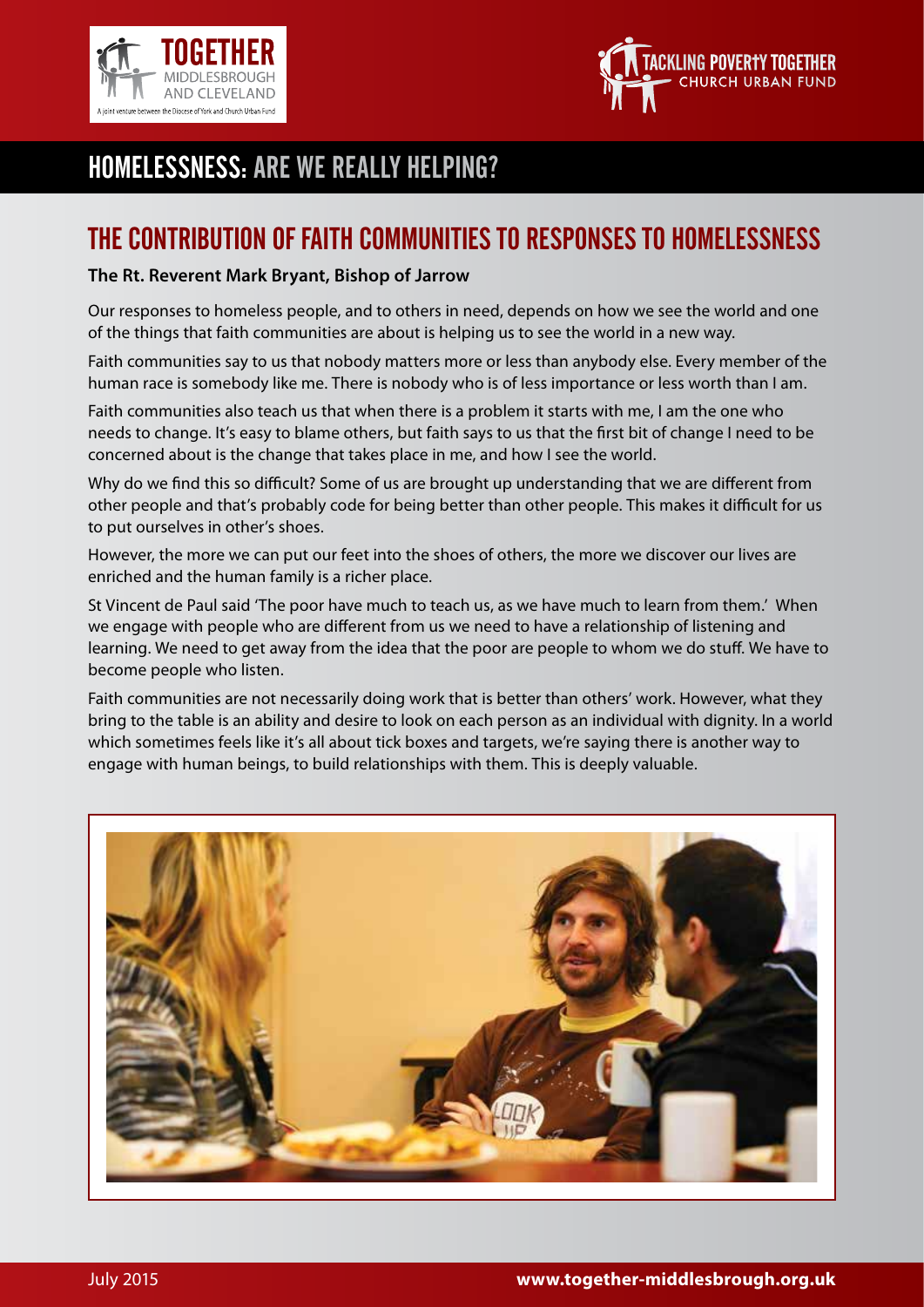



## the need for Grace and Truth2

#### **Jon Kuhrt, Executive Director of West London Mission**

In John's gospel we are told: *'The Word became flesh and made his dwelling among us. We have seen his glory, the glory of the One and Only, who came from the Father, full of grace and truth'* (John 1:14). These two words – grace and truth – can help us think about how to respond to homelessness, said Jon.

Grace – God's unearned love, forgiveness and acceptance – is at the very centre of the gospel. The belief that God loves all people equally and offers grace to all helps to instil compassion for those who are suffering. This has led countless Christians down the centuries to work with the most marginalised and destitute people in their societies.

However, Jesus' message also contained a sharp edge of truth about the need for radical change. A call for a truthful recognition of our self-centredness that brings about change and enables us to live in good and caring relationships with others.

In the person of Jesus, grace and truth cannot be separated. The same must be true of our work with homeless people. The list below shows the tension that can exist between the two approaches.

Some of the criticisms of Christian work with homeless people is that it focuses on giving free meals, free accommodation, unconditional love and acceptance. Although this embodies the 'grace' aspect of Christ's message, it can run counter to other agencies' emphasis on encouraging and empowering people to face the reality of their situation and to take responsibility for it. If there are multiple places where people can get 'a second chance' it can lead to people regularly being 'saved' without ever having to face a challenge about what they need to do about their situation. In this way grace, when it becomes too detached from truth, can actually be destructive and damaging, rather than liberating and healing.

There are some specific situations where a balance of grace and truth is particularly needed.

**Begging** is a transaction that is often not based on truth. Often the person begging says that they need money to get into a hostel; however entry to most hostels is not dependent on paying cash. What is being presented is simply not true and because it is not true it can never be a step towards transformation.

**Soup runs** have been controversial for a number of years. The street-based nature of these services gives the clear impression that they are for rough sleepers, but of course the recipients are far more diverse than that. Soup runs perpetuate the impression that the street is where help, generosity and kindness can be accessed and this inevitably draws a wide range of people. It would be far more positive for soup runs to



- **Showing compassion**
- **Providing support and care**
- **Focus on rights**
- **Treated as a guest**
- **Hospitality**
- **Administering justice**
- **Challenging and empowering**
- **Focus on personal responsibility**
- **Treated as a client**
- **Assesment**

be based within churches where social and recreational activities would be more effective.

**Night shelters** are further testimony to the impressive commitment that so many Christians and churches have towards evolving new services for homeless people. However, they can create problems if people who have been working intensively with the

**2** This is taken from Homelessness: Grace, Truth and Transformation by Jon Kuhrt and Chris Ward (Grove, 2013)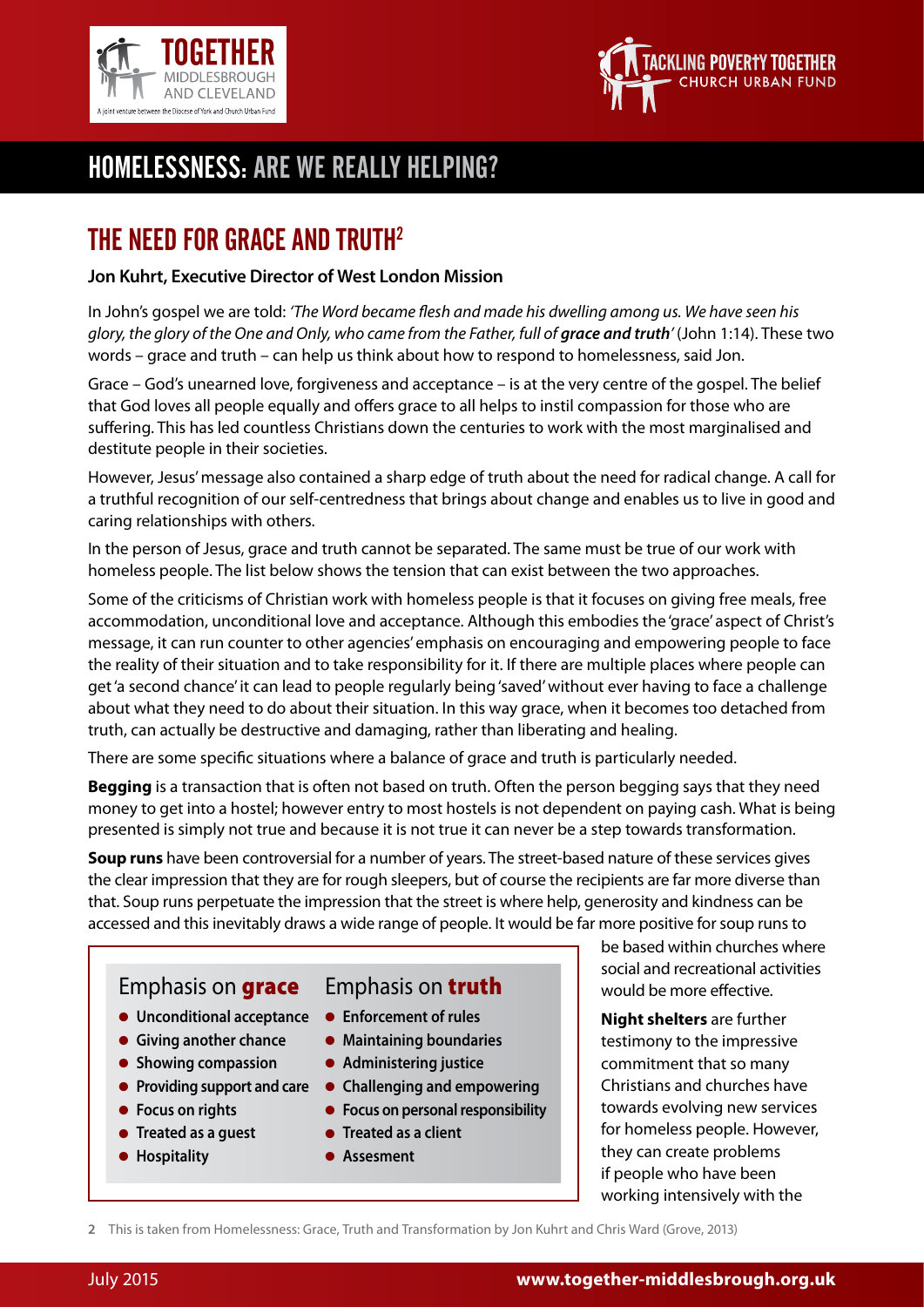



commissioned agencies then disappear for three months into a church night shelter. This can put back the long-term steps they were working towards and leaves the person back at square one at the end of the winter.

Grace and truth represent a 'dialectical tension' that needs to be continually grappled with – and will always be affected by the context and situations of individuals. It is not, and never can be, a split dichotomy because all sustainable and effective work will involve something from both sides.

## Stories of hope: Grace

'I started heroin at 11 years old. I didn't know what it was at the time, but everyone was doing it. When my mum found out she brought me to Middlesbrough to try and get away from it, but the drugs here were cheaper and easier to get hold of.

'I went from homelessness to being in prison, to living on the streets and then back to prison. That's where I did my first bit of education and that sort of changed my mindset. I thought: I need to get out of here and change things. I was told about a support group for addicts. The support group helped a lot. I didn't need to hide myself, I could be truthful and honest, I could tell them how I was feeling and get the support I needed. Through the confidence I got from the group I managed to get my own home.

'I came to Terry after I'd been there a few weeks and I was buzzing, I was proper happy because I'd just paid my first bill. I think it was an electricity bill. For the first time in my life I'd not ripped anybody off and from then I've never missed a bill. Through that I started building my confidence up. I applied for jobs and volunteering. There is hope for anybody that's homeless, for anybody on addiction. There's help out there. If I can do it, anybody can do it. I thank everyone who helped me build my life back up. I'm thankful for that.'

# Stories of hope: Sarah

'I started using heroin and crack cocaine at 15 years old. My life was extremely chaotic. There was something in my childhood that triggered it all. I had no aspiration, I didn't want to be anything. I used drugs as my safe haven, heroin put me in a bubble.

'I met my husband and he was a drug user too. We had a child at 16, a little boy, and we got our own council house. I was clean right through my pregnancy but then when I had my baby I went back on drugs. The council evicted us and my mum had to take my baby off us because we had nowhere to live. We went round on people's sofas and slept rough a few nights.

'Then we had a meeting with one of my drug counsellors. She got us into a B&B and we got put on a methadone programme. We've now been clean for 16 years. We've never ever gone back.

'We got our son back and I'm now in my second year of a degree at Teesside University. I want to help people who are homeless and have drug addictions.

'People can't be hand fed, they have to help themselves. It's alright all these agencies giving people things all the time, but you have to want to help yourself. Until you get to that stage in your life, you can throw everything at them but it's not going to work. I think that needs to be addressed.'